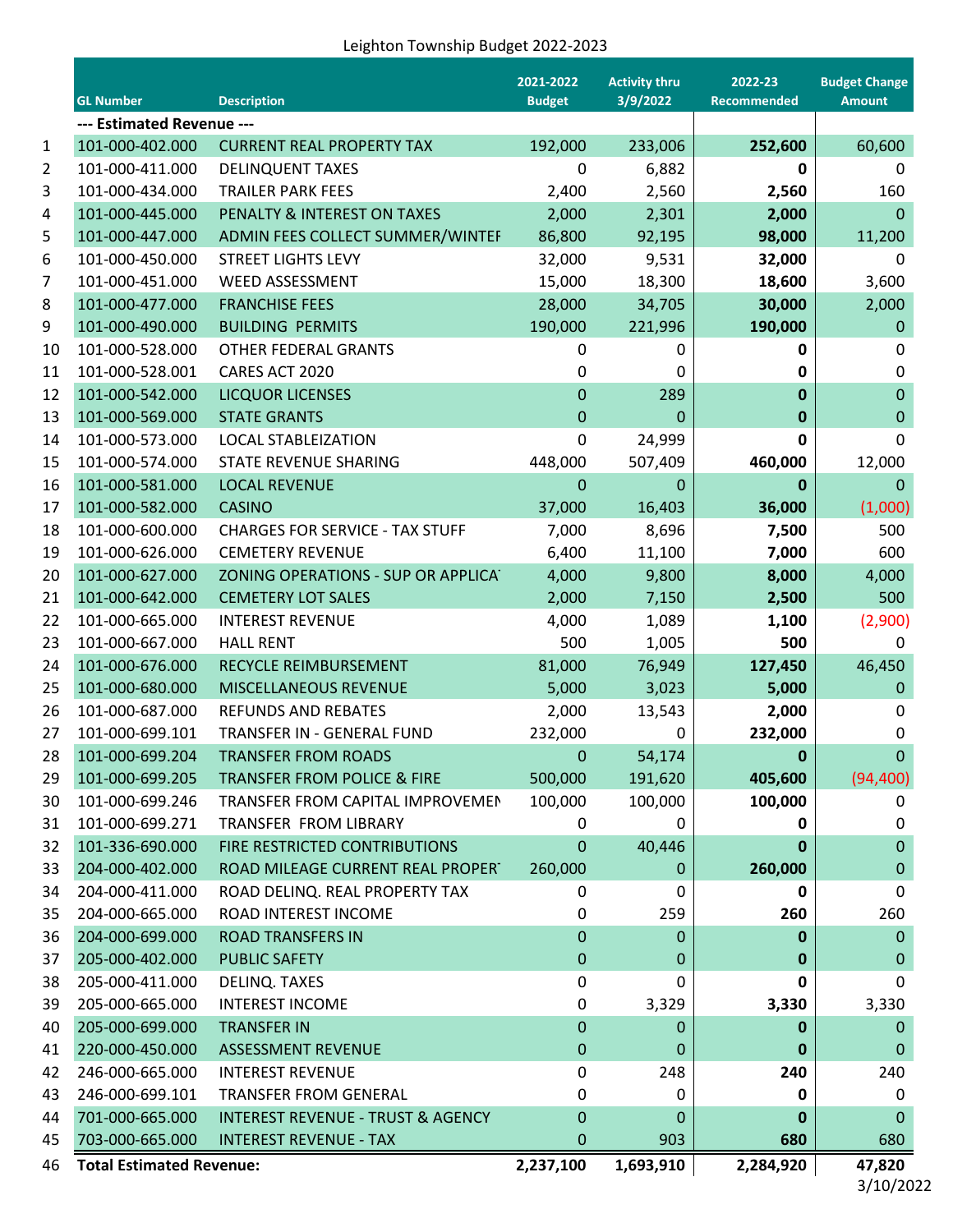## Leighton Township Budget 2022-2023

|    | <b>GL Number</b>       | <b>Description</b>                 | 2021-2022<br><b>Budget</b> | <b>Activity thru</b><br>3/9/2022 | 2022-23<br>Recommended | <b>Budget Change</b><br><b>Amount</b> |
|----|------------------------|------------------------------------|----------------------------|----------------------------------|------------------------|---------------------------------------|
|    |                        |                                    |                            |                                  |                        |                                       |
| 47 | --- Appropriations --- |                                    |                            |                                  |                        |                                       |
| 48 | 101-101-702.000        | <b>TRUSTEE WAGES</b>               | 6,386                      | 6,386                            | 6,763                  | 377                                   |
| 49 | 101-101-740.000        | <b>TRUSTEE OPERATING</b>           | 300                        | 0                                | 300                    | 0                                     |
| 50 | 101-171-701.000        | <b>SUPERVISOR SALARY</b>           | 18,136                     | 18,136                           | 19,206                 | 1,070                                 |
| 51 | 101-171-740.000        | <b>SUPERVISOR OPERATING</b>        | 8,000                      | 20                               | 8,000                  | 0                                     |
| 52 | 101-215-702.000        | <b>CLERKS WAGES</b>                | 28,533                     | 28,533                           | 30,217                 | 1,684                                 |
| 53 | 101-215-705.000        | <b>DEPUTY CLERK</b>                | 0                          | 0                                | 9,000                  | 9,000                                 |
| 54 | 101-215-740.000        | <b>CLERK OPERATING</b>             | 8,000                      | 995                              | 5,000                  | (3,000)                               |
| 55 | 101-247-701.000        | <b>BOARD OF REVIEW</b>             | 2,400                      | 72                               | 2,400                  | 0                                     |
| 56 | 101-247-802.000        | <b>AUDIT FEES</b>                  | 13,000                     | 11,835                           | 13,000                 | 0                                     |
| 57 | 101-247-803.000        | <b>LEGAL</b>                       | 30,000                     | 22,013                           | 30,000                 | 0                                     |
| 58 | 101-253-702.000        | <b>TREASURER WAGES</b>             | 28,533                     | 28,533                           | 30,217                 | 1,684                                 |
| 59 | 101-253-703.001        | <b>DEPUTY TREASURER</b>            | 0                          | 0                                | 9,000                  | 9,000                                 |
| 60 | 101-253-740.000        | <b>TREASURER OPERATING</b>         | 7,000                      | 7,221                            | 5,000                  | (2,000)                               |
| 61 | 101-257-702.000        | <b>ASST ASSESSOR WAGES</b>         | 8,000                      | 6,730                            | 9,000                  | 1,000                                 |
| 62 | 101-257-704.000        | ASSESSOR/LAND DIV SALARY           | 33,514                     | 33,514                           | 35,491                 | 1,977                                 |
| 63 | 101-257-740.000        | <b>ASSESSOR OPERATING</b>          | 9,000                      | 2,094                            | 5,000                  | (4,000)                               |
| 64 | 101-262-740.000        | <b>ELECTIONS OPERATING</b>         | 6,000                      | 5,900                            | 15,000                 | 9,000                                 |
| 65 | 101-265-740.000        | TOWN HALL OPERATING                | 35,000                     | 31,415                           | 65,000                 | 30,000                                |
| 66 | 101-265-831.000        | TOWN HALL INSURANCE                | 37,000                     | 39,039                           | 37,000                 | 0                                     |
| 67 | 101-265-932.000        | MOLINE FIRE STATION 0 & M          | 8,000                      | 7,213                            | 8,000                  | 0                                     |
| 68 | 101-265-933.000        | <b>GREEN LAKE FIRE STATION</b>     | 8,000                      | 4,967                            | 8,000                  | 0                                     |
| 69 | 101-265-967.000        | CAPITAL IMPROVEMENT (PROJECT COST  | 5,000                      | 0                                | 5,000                  | 0                                     |
| 70 | 101-272-727.000        | OFFICE SUPPLIES AND POSTAGE        | 3,000                      | 2,269                            | 3,300                  | 300                                   |
| 71 | 101-272-741.000        | <b>TWP SECRETARIAL</b>             | 15,450                     | 10,200                           | 15,450                 | 0                                     |
| 72 | 101-272-743.000        | PASSPORT EXPENSE                   | 300                        | $\mathbf 0$                      | 0                      | (300)                                 |
| 73 | 101-272-900.000        | PUBLICATIONS NON ZONING            | 3,000                      | 1,560                            | 3,000                  | 0                                     |
| 74 | 101-272-955.000        | MTA DUES & EXPENSE                 | 10,000                     | 4,978                            | 10,000                 | 0                                     |
| 75 | 101-272-956.000        | <b>MISCELLANEOUS</b>               | 33,000                     | 1,174                            | 6,000                  | (27,000)                              |
| 76 | 101-272-969.000        | <b>CONTINGENCY</b>                 | 10,000                     | 0                                | 10,000                 | 0                                     |
| 77 | 101-272-971.000        | <b>COMPUTER EQUIPMENT</b>          | 10,500                     | 16,317                           | 16,000                 | 5,500                                 |
| 78 | 101-301-726.000        | POLICE SUPPLIES                    | 5,000                      | 0                                | 5,000                  | 0                                     |
| 79 | 101-301-810.000        | PROFESSIONAL & CONTRACT SERVICES - | 110,000                    | 81,771                           | 110,000                | 0                                     |
| 80 | 101-301-970.000        | POLICE CAPITAL OUTLAY              | 15,000                     | 25,228                           | 15,000                 | 0                                     |
| 81 | 101-336-702.000        | FIRE DEPT. SALARIES                | 118,000                    | 109,849                          | 139,100                | 21,100                                |
| 82 | 101-336-707.000        | FIRE DEPT. TRAINING                | 30,000                     | 15,195                           | 30,000                 | 0                                     |
| 83 | 101-336-726.000        | FIRE DEPT. SUPPLIES                | 10,000                     | 7,459                            | 10,000                 | 0                                     |
| 84 | 101-336-726.100        | FIRE DEPT. UNIFORMS                | 2,500                      | 4,168                            | 2,500                  | 0                                     |
| 85 | 101-336-831.000        | FIRE DEPT INSURANCE                | 16,000                     | 14,600                           | 16,000                 | 0                                     |
| 86 | 101-336-920.000        | FIRE DEPT. UTILITIES               | 15,000                     | 14,424                           | 15,000                 | 0                                     |
| 87 | 101-336-930.000        | FIRE DEPT ROUTINE MAINT            | 40,000                     | 33,464                           | 40,000                 | 0                                     |
| 88 | 101-336-970.000        | FIRE DEPT. CAPITAL OUTLAY          | 665,000                    | 644,208                          | 115,000                | (550,000)                             |
| 89 | 101-336-971.000        | FIRE DEPT PERISHABLE EQP.          | 25,500                     | 21,898                           | 25,500                 | 0                                     |
|    | 101-445-801.000        | <b>DRAINS</b>                      | 30,000                     |                                  | 30,000                 |                                       |
| 90 |                        |                                    | 400,000                    | 14,915                           | 600,000                | 0                                     |
| 91 | 101-446-801.000        | <b>ROADS</b>                       |                            | 54,171                           |                        | 200,000<br>3/10/2022<br>1,000         |
| 92 | 101-448-920.000        | <b>TRANSFERS TO STREET LIGHTS</b>  | 31,000                     | 30,872                           | 32,000                 |                                       |